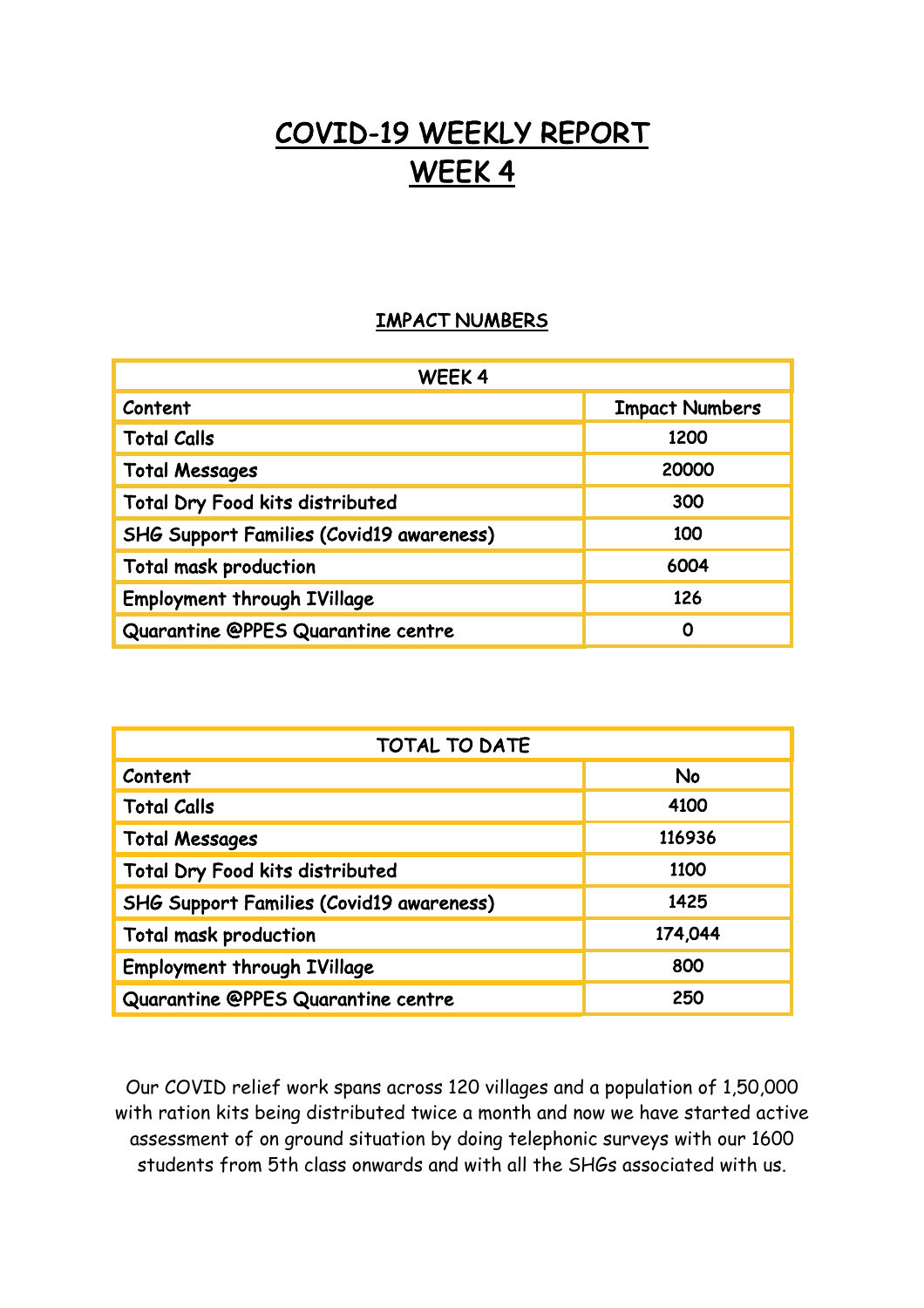## WARRIORS OF PPES during COVID- 19 :Mr Krishna Kumar Principal of Pardada



"The warrior stands, ready to defend, ready to fight for those he serves. He is a warrior of virtue, A knight of conscience. He is who we all wish to be." **―** Anthony T. Hinck

The novel coronavirus pandemic and the ensuing lockdown is probably the first pandemic which has distorted human life all over the world unequally. It has plunged the entire world into a predicament. Some of the most severely affected among us, are the rural communities of India, of which Anupshahar in Uttar Pradesh is one of them. The full economic and personal impact of COVID-19 has yet to be felt due to the ongoing situation but in Anupshahar we know of so many families that and lives that have been devastated by this horrible virus.

Mr Krishna Kumar is one of those heroes of PARDADA PARDADI EDUCATIONAL SOCIETY who is leading the charge in Fighting the COVID-19 virus on the ground.

Rural education has been severely hit because of the COVID-19 lockdown. Mr K.K has been playing an extremely important role in ensuring that our students receive as best a quality of education as we can deliver, with the limited resources and infrastructure in the surrounding villages of Anupshahar. He has guided his team of teachers in conducting classes for students from 6 to 12 grade and he has been a source of support and stability throughout the lockdown. He is also ensuring that the girls who have to apply for higher education are being provided with the right orientation and training in terms of specific skills.